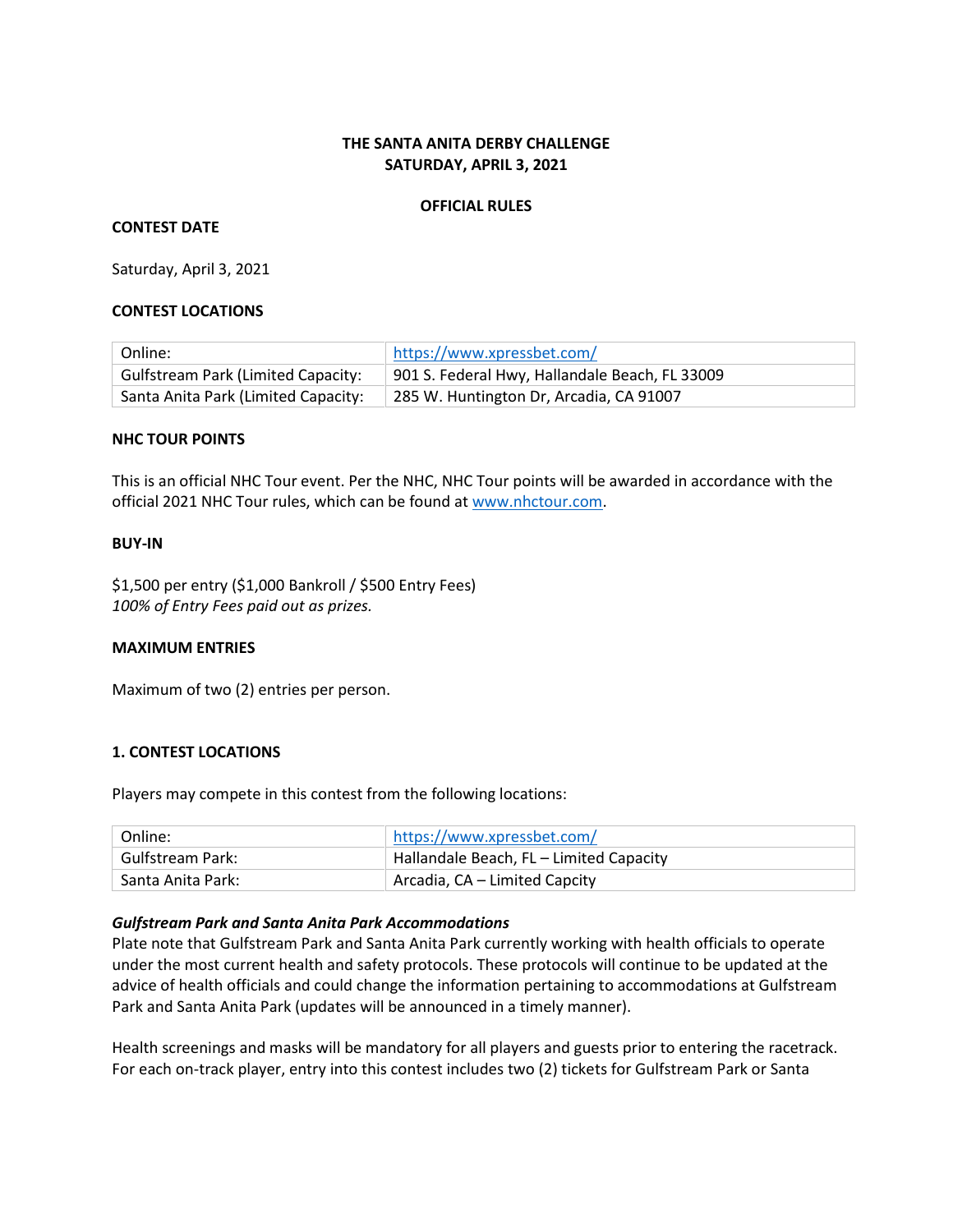Anita Park on Saturday, April 3, 2021. Each player may bring one (1) guest with them. The tickets may be used for each on-track player and a guest.

# **2. PLAYER'S BANKROLL**

This is a 'real money' Handicapping Contest. In order to participate, this contest requires a \$1,500 buyin, per entry. Of each buy-in, \$1,000 will be used for a player's bankroll, while the remaining \$500 will be allocated to the prize pool (100% of entry fees will be paid out as prizes). Players may compete online at [www.xpressbet.com,](http://www.xpressbet.com/) on-track at Gulfstream Park or on-track at Santa Anita Park.

## *On-Track Participation at Santa Anita Park*

Players that choose to compete on-track at Santa Anita Park in Arcadia, California will each receive, at the beginning of the contest, an official contest wagering card that has a balance of \$1,000 for each of their paid entries, this balance will be the player's initial bankroll. This wagering card must be used for all wagers that are placed for contest purposes.

## *On-Track Participation at Gulfstream Park*

Players that choose to compete on-track at Gulfstream Park in Hallandale Beach, Florida will each receive, at the beginning of the contest, an official contest wagering card that has a balance of \$1,000 for each of their paid entries, this balance will be the player's initial bankroll. This wagering card must be used for all wagers that are placed for contest purposes.

## *Online Participation*

Players that choose to compete online a[t www.xpressbet.com](http://www.xpressbet.com/) will have a separate Contest account for each entry that they purchase. Each Contest account will have a balance of \$1,000 for each of their paid entries, this balance will be the player's initial bankroll. To participate in the contest, follow instructions a[t www.xpressbet.com.](http://www.xpressbet.com/) Players must have an Xpressbet account in good standing to play.

At the conclusion of the Contest, any dollar amount remaining within the Xpressbet Contest account or on the wagering card remains the property of the player. Xpressbet will transfer funds from the Contest account back to the player's primary Xpressbet account at the conclusion of the Contest.

# **3. TO ENTER**

As mentioned previously, players may choose to compete in this contest on Saturday, April 3, 2021 either on-track at Gulfstream Park, on-track at Santa Anita Park or online at xpressbet.com. There is a maximum of two (2) entries per person.

For all locations, entries will be accepted up until the start of the fifth race at Santa Anita Park on Saturday, April 3, 2021.

### *To Register for a Gulfstream Park Entry*

Individuals that would like to participate on-track at Gulfstream Park may enter by:

| 1. Phone:  | Call (626) 574 - 6384                                |
|------------|------------------------------------------------------|
| 2. Online: | www.santaanita.com/2021-santa-anita-derby-challenge/ |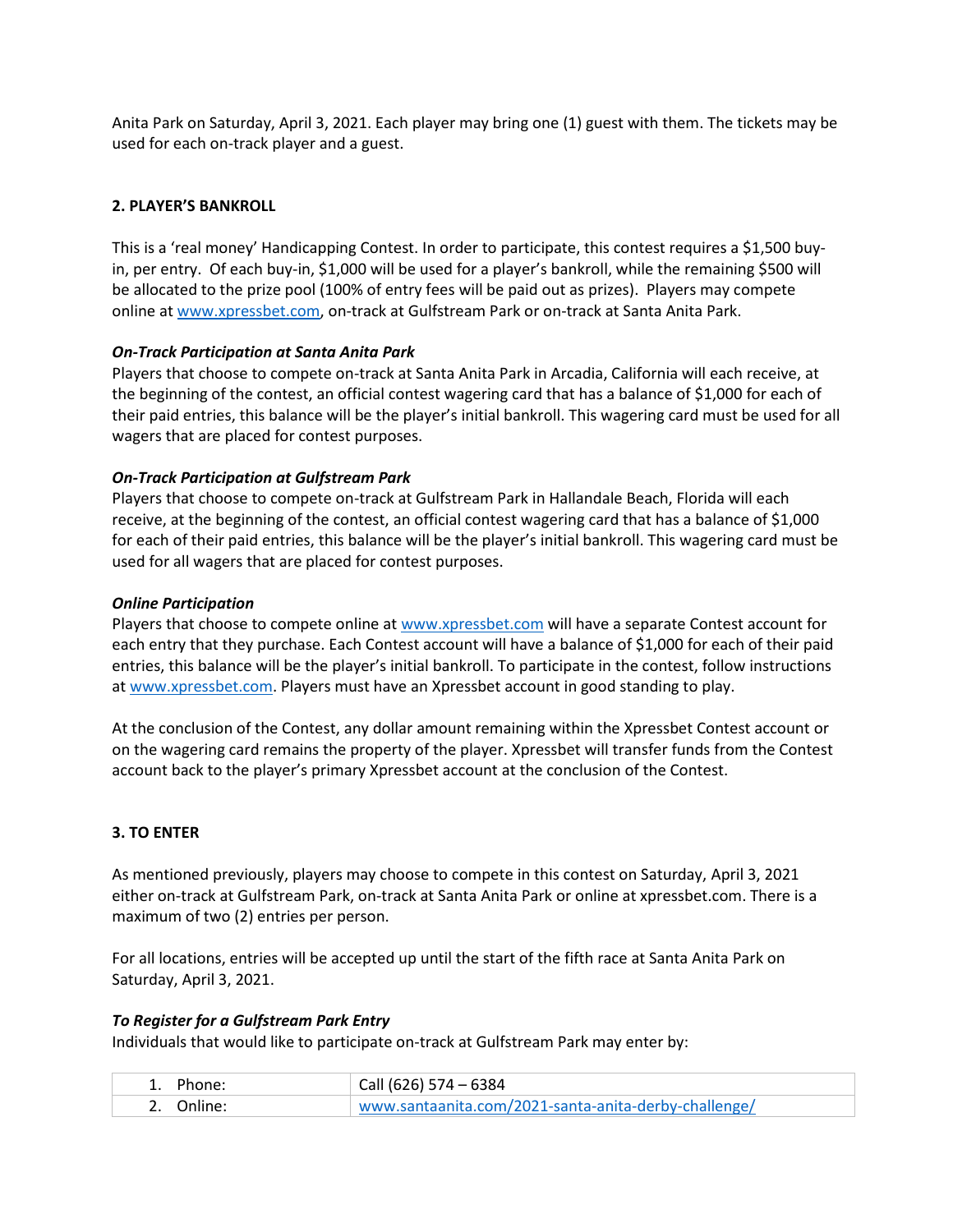| Walk-Up (tentative):<br>3. | <b>Gulfstream Park</b>                                          |
|----------------------------|-----------------------------------------------------------------|
| Mail:<br>4.                | Make checks payable to Los Angeles Turf Club, Inc. and mail to: |
|                            | Santa Anita Park                                                |
|                            | Attn: Dan Cirimele                                              |
|                            | 285 W. Huntington Dr.                                           |
|                            | Arcadia, CA 91007                                               |

Accepted payment methods for entries at Gulfstream Park are check, credit card and/or cash. Personal checks will not be accepted after Monday, March 29, 2021.

## *To Register for a Santa Anita Park Entry*

Individuals that would like to participate on-track at Santa Anita Park may enter by:

| Phone:<br>$1_{-}$          | Call (626) 574 - 6384                                           |
|----------------------------|-----------------------------------------------------------------|
| Online:<br>2.              | www.santaanita.com/2021-santa-anita-derby-challenge/            |
| Walk-Up (tentative):<br>3. | Santa Anita Park Park                                           |
| Mail:<br>4.                | Make checks payable to Los Angeles Turf Club, Inc. and mail to: |
|                            | Santa Anita Park                                                |
|                            | Attn: Dan Cirimele                                              |
|                            | 285 W. Huntington Dr.                                           |
|                            | Arcadia, CA 91007                                               |

Accepted payment methods for entries at Santa Anita Park are check, credit card and/or cash. Personal checks will not be accepted after Monday, March 29, 2021.

### *To Register for an Xpressbet.com Entry*

Online entries will be accepted up until the start of the fifth race at Santa Anita Park on Saturday, April 3, 2021.

Online registration begins on Tuesday, March 30, 2021 at approximately 12:00PM ET. To participate in the contest, follow instructions at [www.xpressbet.com.](http://www.xpressbet.com/) Participants must have or open a valid Xpressbet account that is in good standing, subject to the Xpressbet terms and conditions. Due to state regulations, residents of the state of Washington are ineligible to participate in this tournament. Residents of state(s) that are unable to bet Santa Anita Park are also ineligible to participate in this tournament online.

### **4. PRE-CONTEST QUALIFIERS**

### *Xpressbet.com Qualifiers:*

- 1. Saturday, March 13, 2021 // Santa Anita/Xpressbet \$500 Contest
- 2. Saturday, March 20, 2021 // Santa Anita/Xpressbet \$500 Contest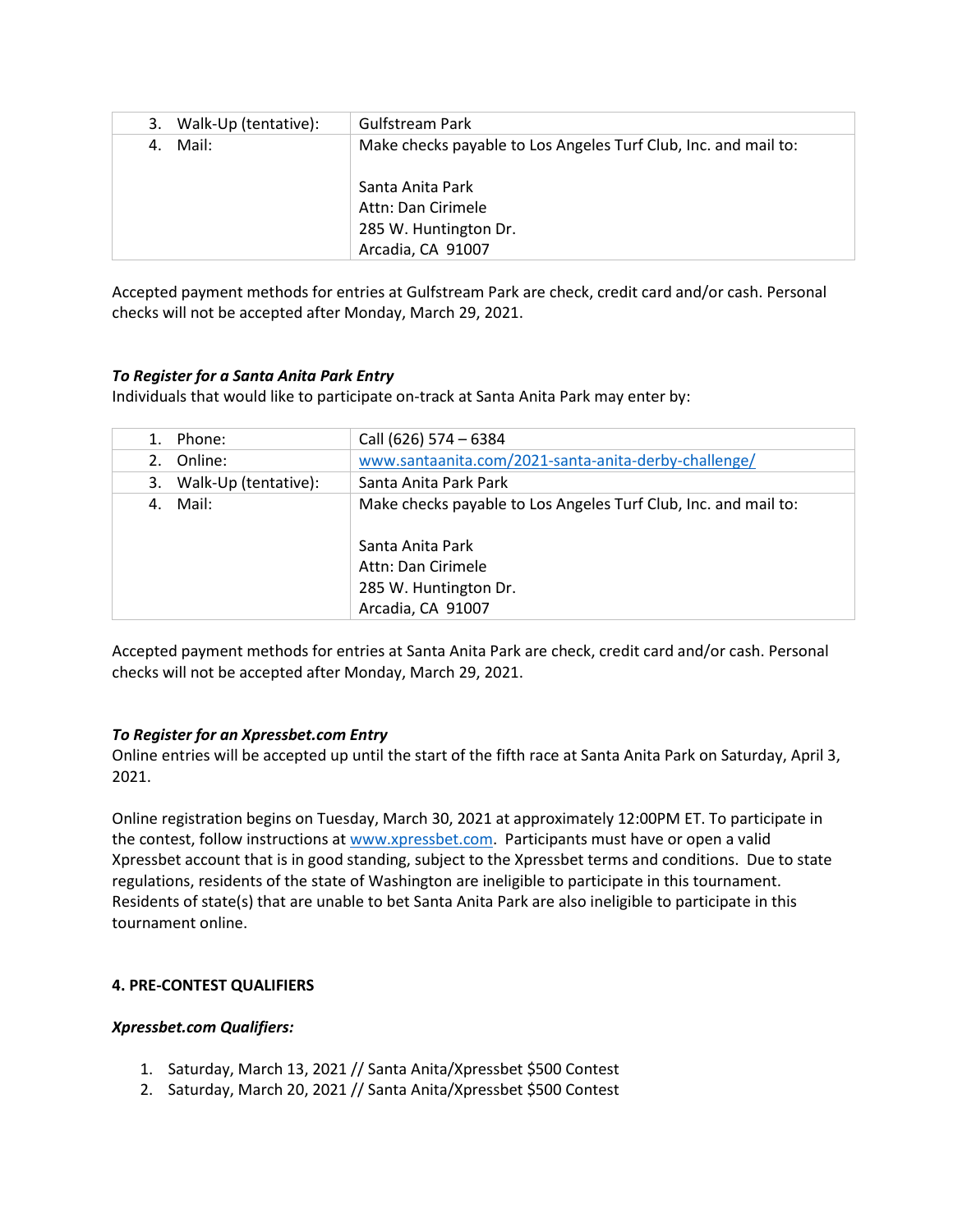## *HorseTourneys Qualifiers:*

Visit HorseTourneys.com for more information.

## **5. FORMAT**

- Tournament races include all live races from Santa Anita Park on Saturday, April 3, 2021.
- Permitted wagers are Win, Place, Show, Exacta, Trifecta and Daily Double.
- No Superfecta, Super High 5, Pick 3, Pick 4, Pick 5, Pick 6, Golden Hour Double or Golden Hour Pick 4 wagers are permitted in this contest. The Parlay function for Win, Place and Show wagers is not permitted in this contest.
- Players must wager on a minimum of five (5) contest races at a minimum of \$100 on each of those five (5) races.
- Players must wager, at minimum, their entire \$1,000 bankroll during the contest.
- There are no maximums players may wager as much as they want, including the winnings from their bankroll, whenever they wish.
- For purposes of this contest, a Daily Double wager counts as a bet on one (1) contest race. For example, a Daily Double wager on the Race 4 (linking to Race 5) Double will count as a wager on Race 4.
- In the unlikely event of a cancellation of a race card, Tournament Officials reserve the right to substitute races from another racetrack or cancel the tournament and issue refunds to all participants.

Should an entry in this contest fail to meet the above-mentioned requirements, that entry may be disqualified from the contest, making the entry ineligible to win prizes. Any situation involving a late scratch where it is deemed the players were not given sufficient time to adjust their betting will be handled on a case-by-case basis by contest officials.

The player with the largest bankroll after the last Contest Race on April 3, 2021, will be declared the winner. It is the player's responsibility to meet the wagering requirements listed above. Contest officials will make the decision on disqualification in the event of a rule violation and all decisions are final. The remaining bankroll in either their tournament card or their online Xpressbet contest account remains the property of the player. Entry fees will not be refunded in the event of a disqualification.

### **6. PRIZES**

Per Item 1, 100% of the entry fees will be paid out as prizes. The final prize pool will be announced on April 3, 2021, after Registration closes. The final prize pool distribution and number of qualifying spots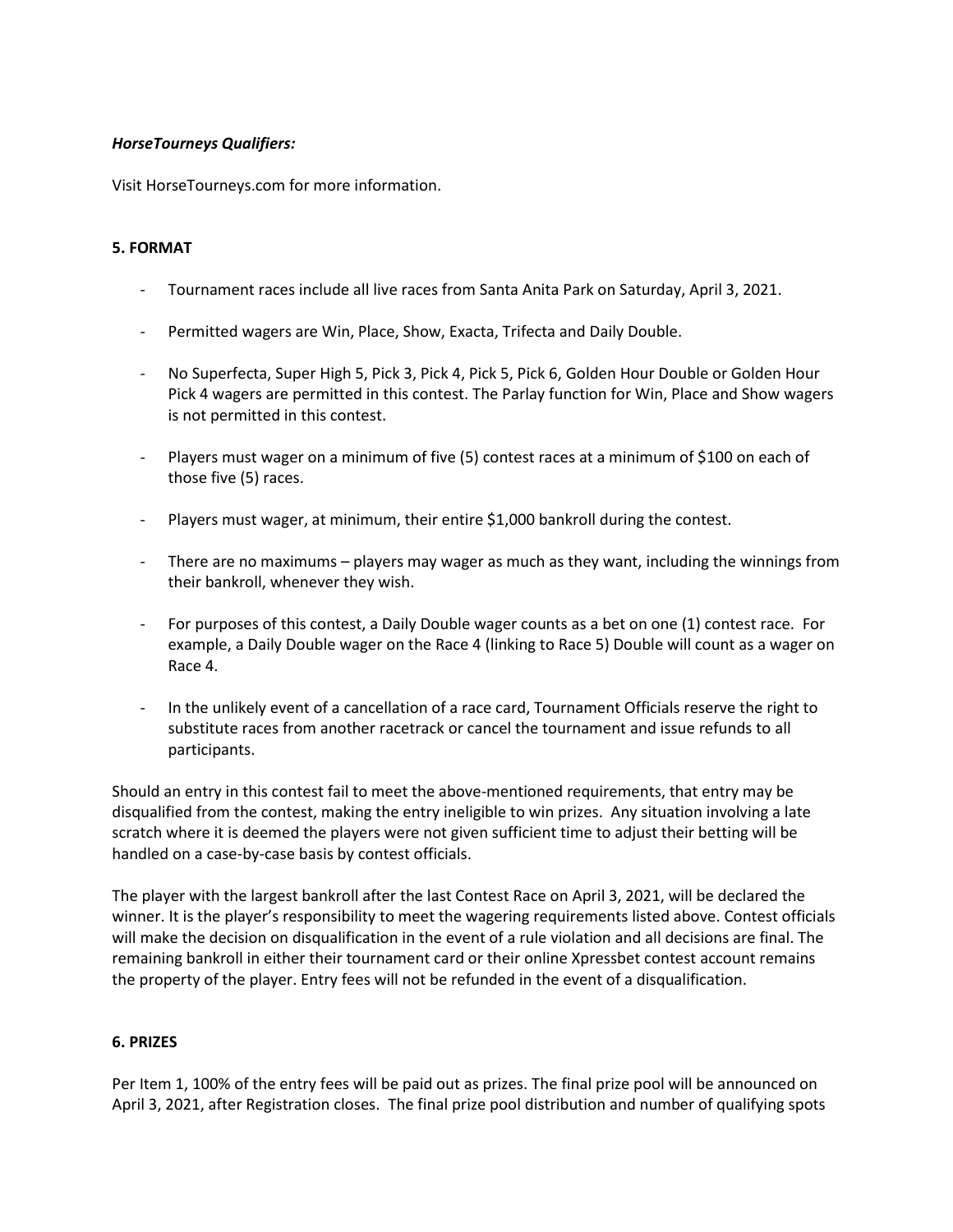for the National Horseplayers Championship (NHC) and 2022 Pegasus World Cup Betting Championship will be based upon the total number of entries in this contest. Contest officials of Gulfstream Park, Santa Anita Park, 1/ST and Xpressbet reserve the right to adjust the final prize pool after registration closes (100% of entry fees will be paid out as prizes).

Below are two (2) examples of the prize pool distribution depending on the number of entries in this contest:

## **At 90 entries, prizes will be:**

- Two (2) entries into the 2022 Pegasus World Cup Betting Championship. Entries are valued at \$6,000 each and include a \$500 travel allowance for participants who choose to play in the tournament on-site at Gulfstream Park or at a satellite location (locations TBD).
- Two (2) entries into the 2022 National Horseplayer's Championship (NHC) in Las Vegas. Entries include a four-night stay at Bally's in Las Vegas and a \$500 travel reimbursement.
- \$21,276 Cash Prize pool for the top five (5) finishers.

Cash prize pool distribution based on 90 entries:

| <b>Number of Entries</b> | 90                |           |
|--------------------------|-------------------|-----------|
|                          |                   | % of Cash |
| <b>Final Standing</b>    | <b>Cash Prize</b> | Pool      |
| 1 <sup>st</sup>          | \$10,638.00       | 50%       |
| 2 <sub>nd</sub>          | \$4,255.00        | 20%       |
| 3 <sup>rd</sup>          | \$3,191.00        | 15%       |
| 4 <sup>th</sup>          | \$2,128.00        | 10%       |
| 5 <sup>th</sup>          | \$1,064.00        | 5%        |
| <b>TOTAL CASH</b>        |                   |           |
| <b>PRIZES</b>            | \$21,276.00       |           |

# **At 150 entries, prizes will be:**

- Four (4) entries into the 2022 Pegasus World Cup Betting Championship. Entries are valued at \$6,000 each and include a \$500 travel allowance for participants who choose to play in the tournament on-site at Gulfstream Park or at a satellite location (locations TBD).
- Two (2) entries into the 2022 National Horseplayer's Championship (NHC) in Las Vegas. Entries include a four-night stay at Bally's in Las Vegas and a \$500 travel reimbursement.
- \$38,276 Cash Prize pool for the top five (5) finishers.

Cash prize pool distribution based on 100 entries:

**Number of Entries** | 150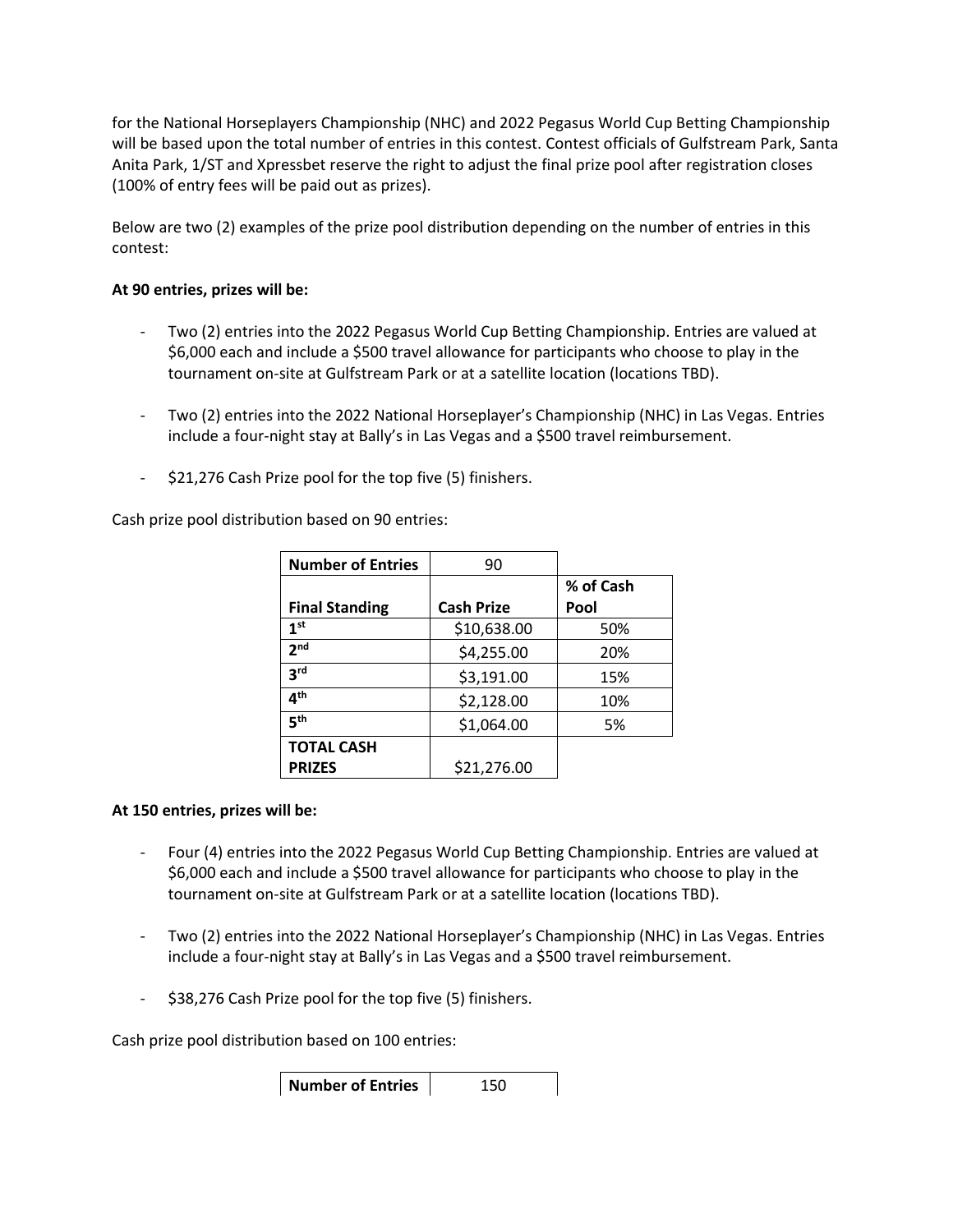|                          |                   | % of Cash |
|--------------------------|-------------------|-----------|
| <b>Final Standing</b>    | <b>Cash Prize</b> | Pool      |
| 1 <sup>st</sup>          | \$19,138.00       | 50%       |
| 2 <sub>nd</sub>          | \$7,655.00        | 20%       |
| 3 <sup>rd</sup>          | \$5,741.00        | 15%       |
| $\mathbf{A}^{\text{th}}$ | \$3,828.00        | 10%       |
| 5 <sup>th</sup>          | \$1,914.00        | 5%        |
| <b>TOTAL CASH</b>        |                   |           |
| <b>PRIZES</b>            | \$38,276.00       |           |

## *Entry Prizes*

At the conclusion of this contest, the first place finisher after the final contest race on Saturday, April 3, 2021 will have first choice of one (1) of the available entry prizes. After the first place finish has chosen their entry prize, the second place finisher will have a choice of one (1) entry from the remaining prize options. This will be repeated until all entries have been awarded.

## **PEGASUS WORLD CUP BETTING CHAMPIONSHIP (PWCBC) ENTRIES**

The prize entries into the Pegasus World Cup Betting Championship (PWCBC) will be valid for 2022 only. Each entry prize into the 2022 PWCBC will be valid for a maximum of one full paid entry (total value \$6,000). The player that wins an entry into the 2022 PWCBC will have a choice to compete in the 2022 PWCBC at Gulfstream Park in Hallandale, Beach, Florida, at Santa Anita Park, in Arcadia, California, or online at xpressbet.com. On-site participation and satellite location participation are subject to approval from those location(s) health authorities.

**PWCBC Travel Reimbursement:** Should a player that wins a PWCBC entry choose to compete in the 2022 PWCBC at Gulfstream Park, they will be provided a \$500 travel reimbursement plus two admission tickets to the races at Gulfstream Park for the 2022 Pegasus World Cup.

**Dual Qualified for the PWCBC:** A player that has two (2) entries into the 2022 PWCBC prior to the start of this contest can accept a PWCBC entry prize if, and only if, they have a contest entry finish in a placing that earns a PWCBC entry. However, per the PWCBC rules, a player may only compete in the PWCBC a maximum of two (2) times. As a result, any number of 2022 PWCBC entries won over the permitted two (2), are required to be transferred, or sold, to another player by notifying PWCBC officials prior to January 21, 2022.

**Winning Multiple PWCBC Entries**: A player may win up to two (2) 2022 PWCBC entries in this contest. In order to win up to two (2) entries into the 2022 PWCBC in this contest, a player would need to have two (2) entries in this contest that finish in the final standings where both entries qualify to earn an entry prize, and a 2022 PWCBC entry is available at the time of each entry's respective prize selection.

**PWCBC Cancelation:** In the event that the 2022 Pegasus World Cup Betting Championship is not contested, the winner of a PWCBC entry will receive \$6,000 in tournament credits that can be applied to any other buy-in tournament(s) offered by Xpressbet, Gulfstream Park or Santa Anita Park during the 2022 calendar year.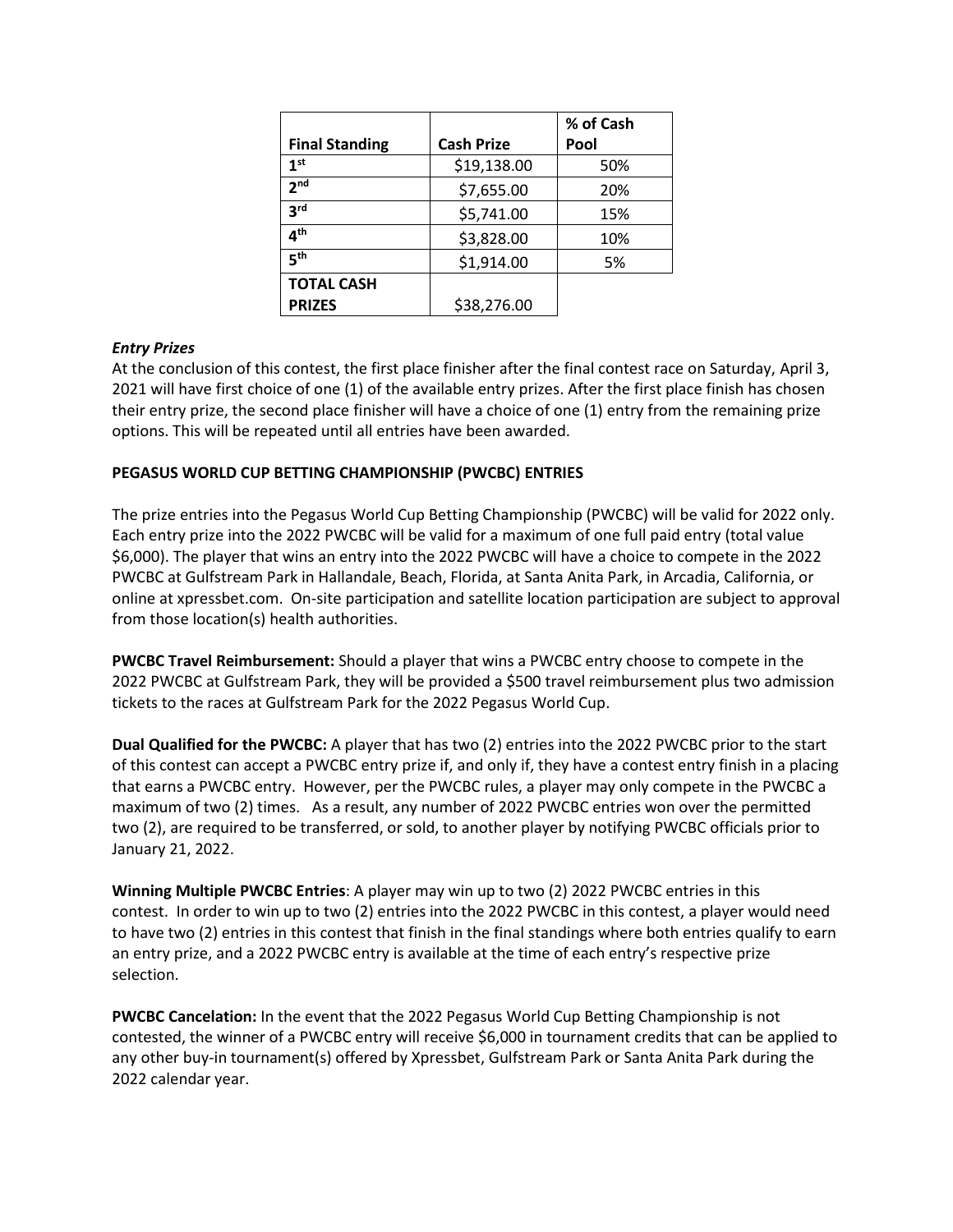#### **NHC ENTRIES**

Entries into the National Horseplayers Championship (NHC) will be valid for 2022 only. Each NHC entry prize will include a four (4) night stay at Bally's in Las Vegas and a \$500 travel reimbursement for the NHC.

As required by the NTRA, all contest participants must be members of the NHC Tour prior to the start of this contest in order to participate in the NHC (See Section 16). The NHC entry prizes in this contest will not be awarded to any contest participant that is not a current member of the 2022 NHC Tour prior to the start of this contest. Xpressbet, Gulfstream Park and Los Angeles Turf Club, Inc. (in cooperation with the NTRA) may assign an alternate qualifier for the NHC. It is solely the responsibility of each contest participant to maintain the status of their NHC Tour membership. For information about membership to the NHC, please visit: [https://www.ntra.com/membership/.](https://www.ntra.com/membership/)

**Dual Qualification for the NHC:** Per NTRA rules, a player may qualify to the NHC twice, but only once in any single NHC qualifying event. At the conclusion of this contest, should a player finish with two entries in a position that each qualify for an NHC entry prize, the player will be awarded a maximum of one NHC entry for 2022 and the player will receive in lieu of the second NHC entry prize a \$4,000 transferable credit to a future Xpressbet, Santa Anita Park or Gulfstream Park handicapping contest in 2021. The second NHC entry prize will then be awarded to the next highest eligible entry.

In the event a contest player that is already dual qualified for the 2022 NHC prior to the start of this contest, has an entry in this contest that finishes in a position to earn an NHC entry prize, that player will receive, in lieu of the second NHC entry prize, a \$4,000 transferable credit to a future Xpressbet, Santa Anita Park or Gulfstream Park handicapping contest in 2021. The NHC entry prize will then be awarded to the next highest eligible entry.

**NHC Tour Points:** This is an official NHC Tour event. Per the NHC, NHC Tour points will be awarded in accordance with the official 2021 NHC Tour rules, which can be found at [www.nhctour.com.](http://www.nhctour.com/)

### **7. CHECK IN FOR CONTEST ENTRIES**

### *Gulfstream Park Check-In*

Participants that choose to compete in this contest on-track at Gulfstream Park on Saturday, April 3, 2021 must check-in at a location TBD, which will be communicated to players prior to the tournament date. For assistance, please call 954.454.7000.

#### *Santa Anita Park Check-In*

Participants that choose to compete in this contest on-track at Santa Anita Park on Saturday, April 3, 2021 must check-in at a location TBD, which will be communicated to players prior to the tournament date. For assistance, please call 626.574.7223.

#### *Xpressbet.com Check-In*

On the day of the contest, after completing registration, the player must log into their Xpressbet account. During login, the player will be prompted to select their Main Xpressbet Account or their Xpressbet Contest Account. The Contest wagers must be placed through the Contest account. If a player has purchased multiple entries, they will have the option to choose which Contest account they would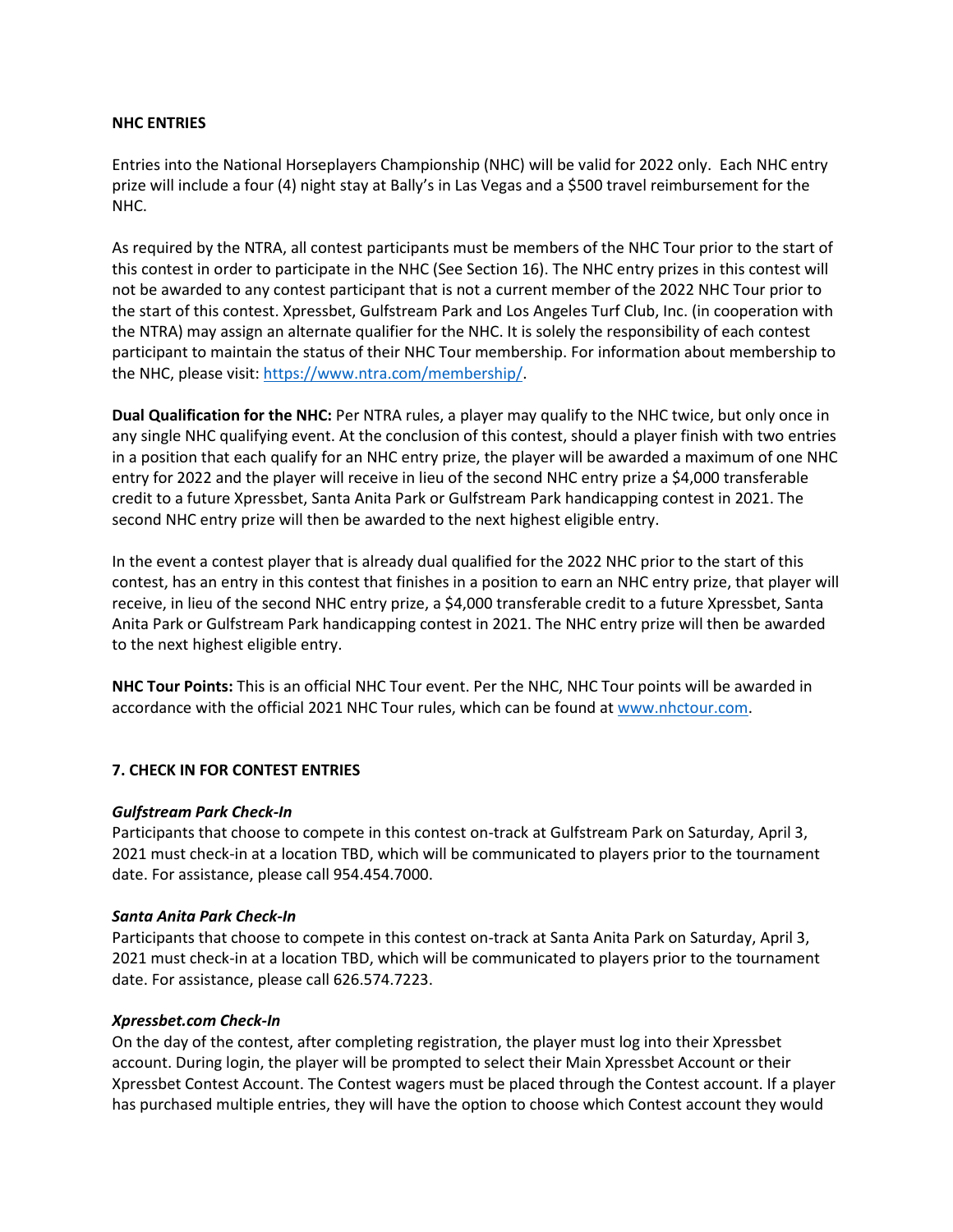like to use at log in. Players may open multiple browser windows and log into each Contest account in different windows.

### **8. PLAYER CARDS FOR ON-TRACK PARTICIPANTS**

Each participant that chooses to compete in this contest at Gulfstream Park or Santa Anita Park on Saturday, April 3, 2021 will be issued an official contest card used for all contest wagers. This card contains the 'real money' bankroll of \$1,000. If a player loses their card, or the card is not working, the player should immediately report to a contest official to receive a new card. Gulfstream Park, Santa Anita Park and 1/ST are not responsible for any races missed due to a malfunctioning or lost card. Players are encouraged to wager early so they are not shut out due to mutuel lines or malfunctioning contest cards.

Contestants may not add additional cast to their contest card. Adding additional cash to the bankroll on an official contest card will result in automatic disqualification.

### *Xpressbet.com Entries*

Upon completion of registration, the \$1,500 Buy-In will be deducted from the player's Xpressbet account. A Contest account will be created and \$1,000 will be deposited into the player's Contest account. All contest wagers must be placed from the Contest account.

### **9. PLACING WAGERS ON-TRACK:**

Each participant that chooses to compete in this contest from Gulfstream Park or Santa Anita Park on Saturday, April 3, 2021 must place all contest wagers with their contest wagering card through selfservice machines. Wagers will not be accepted through mutuel tellers. Players must place all wagers personally, unless pre-approved by a contest official. No person shall directly, nor indirectly, act as an intermediary, transmitter or agent in placing wagers for the player, unless authorized by contest officials. All official track rulings will apply to wagers placed in the contest, except as otherwise stipulated. The contest will be based on official placement and mutuels at Gulfstream Park or Santa Anita Park. If a player wagers on a non-eligible contest race (see section 4) for purposes of the contest, the player may be disqualified and any winnings will not count for contest standings.

#### *Xpressbet.com Entries*

On the day of the contest, after completing registration, the player must log in to their Xpressbet account. During login, the player will be prompted to select their Main Xpressbet Account or their Contest account. The Contest wagers must be placed through the Contest account.

#### **10. ADVANCE WAGERING**

Advance wagering will not be permitted unless prior approval has been obtained by a contest official. Wagers for each race must be placed after the prior race has been declared official. This rule is designed to maintain an accurate leaderboard. If a player needs to advance wager for any reason, a player must contact a contest official. The contest official will decide if an advance wager will affect the integrity of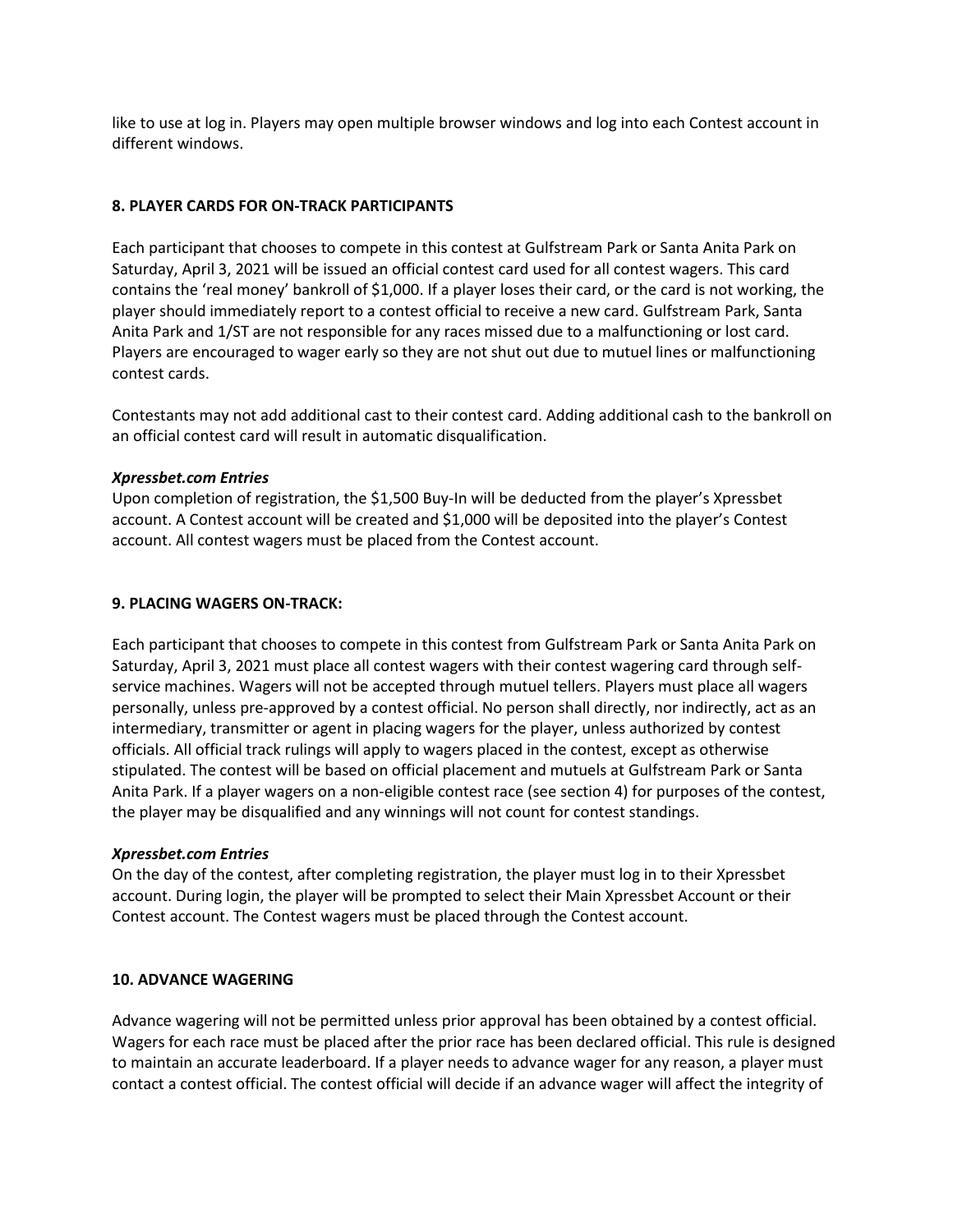the leaderboard. All decisions are final and penalties for violating this rule will be at the sole discretion of contest officials.

## **11. CASHING OUT**

### *Gulfstream Park and Santa Anita Park Entries*

Players competing at Gulfstream Park or Santa Anita Park will not be permitted to cash out their wagering card until 10 minutes after the results of the final live contest race on Saturday, April 3, 2021 become official. Should a player cash out their card before the last live contest race is declared official, that player's entry can be disqualified from any prizes.

#### *Xpressbet.com Entries*

Players competing online will not be able to cash out their account balances until after the results of the final live contest race on Saturday, April 3, 2021 become official. After the contest is official, any remaining balance from the Contest account will be transferred back to the player's primary Xpressbet account.

#### **12. IRS WITHHOLDING:**

Per the tax rules by the U.S. Treasury Department and the Internal Revenue Service.

### **13. SCRATCHES**

If a horse is scratched after a wager is placed, it is the player's responsibility to change their selection prior to the start of the race in order to meet contest parameters. If a late scratch occurs or a horse is declared a 'non-starter' and post time prevents the selection of an alternate horse or bet cancellation, the contestant will not be disqualified for failure to bet the minimum amount and any live tickets bet will be in play.

#### **14. CONTEST STANDINGS:**

Contest standings will be based off of each player's bankroll on their official contest entry. Standings will rank all bankrolls based off of dollar value from largest to smallest, with first place being the largest bankroll and last place being the smallest bankroll.

Current standings will be posted after every race, or as soon as the information is available. Standings will be posted at xpressbet.com and on a designated television channel at Gulfstream Park and Santa Anita Park. For on-track contestants, please inquire at the registration desk for the television channel number.

### **15. TIES**

In a result of a tie between any of the finishing positions, the following will be done with regard to prize distribution: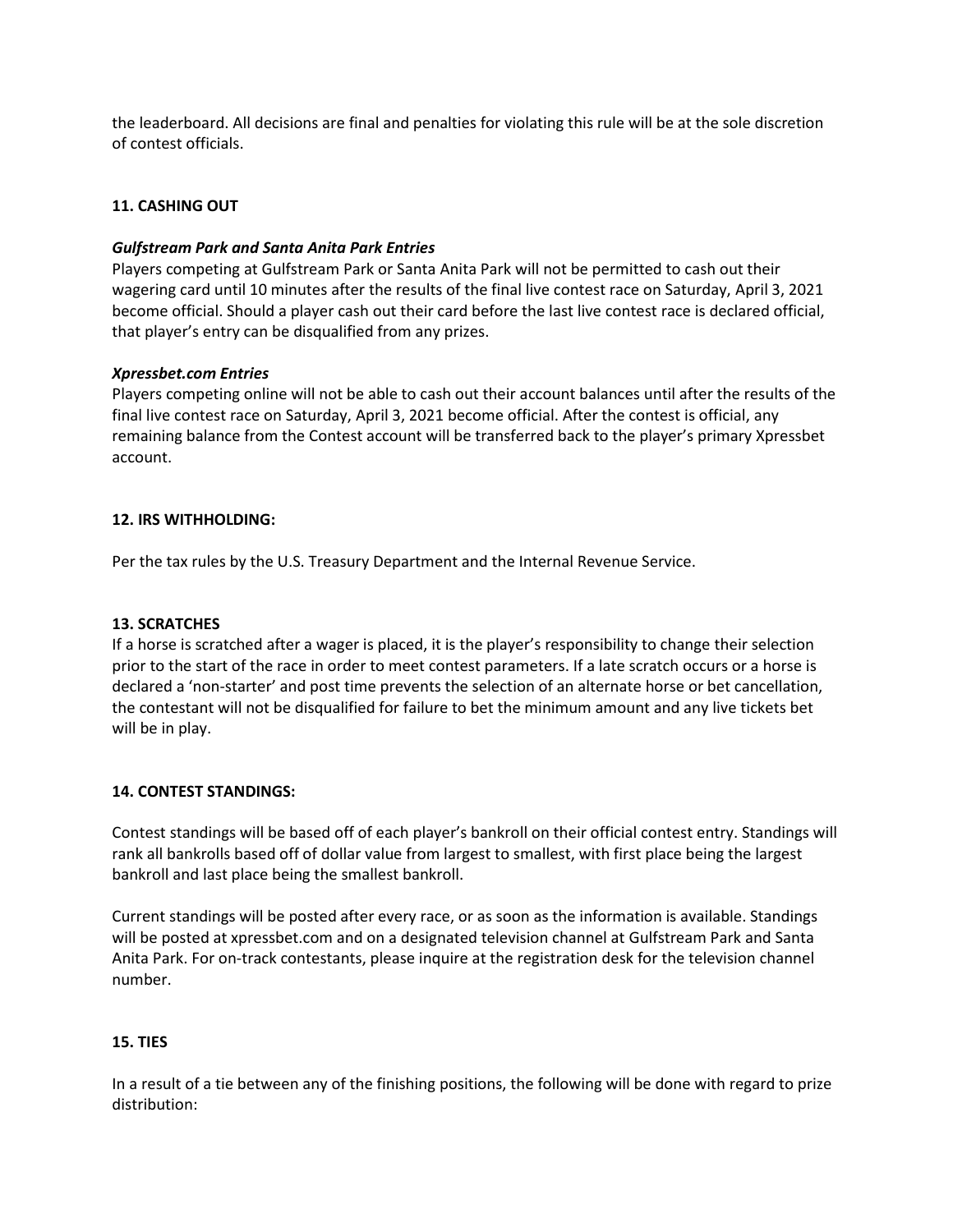## *For Entry Prizes*

If the tie occurs in a place in the standings that will earn an entry prize, the player with the largest dollar amount in total wagers will be declared the winner of the tie and awarded the higher placing in the final official standings, resulting in that player having the first choice (among the tied players) of one (1) prize entry. For example, if two players tie for third place and player #1 has wagered a total of \$1,000 ending with a bankroll of \$8,000 and player #2 has wagered a total of \$2,000 finishing with a bankroll of \$8,000 (based on wagering his/her winnings as well as original bankroll), Player #2 will receive the higher placing and will be able to choose a prize entry before Player #1.

If both players wagered the same amount and finished with the same final bankroll, the player with the highest single race profit will be awarded the higher placing in the final official standings. In the event both players wagered the same amount, finished with the same bankroll, and tied with the largest single race profit, the higher placing will be decided by whoever registered for the contest first.

## *For Cash Prizes*

If the tie occurs in a place in the standings that will earn a cash prize, then the cash prizes for that tied placing and the subsequent placing will be combined and split evenly among the tied players. For example, if two players finish tied for third place in the final standings, then the cash prize for third place and the cash prize for fourth place will be combined together and then split evenly among the players tied for third place.

## **16. NHC TOUR MEMBERSHIP REQUIRED TO PARTICIPATE IN THE NHC**

As required by the NTRA: All contest participants must be members of the NHC Tour prior to the start of this contest in order to participate in the NHC in Las Vegas. Contest participants may register for the NHC Tour at [https://www.ntra.com/membership/.](https://www.ntra.com/membership/) NHC Tour members must be at least 21 years of age to participate in the NHC in Las Vegas. The tour fee is \$50. Non-Tour members are ineligible for NHC Tour entry prizes.

It is solely the responsibility of each contest participant to confirm if they are a current member of the NHC Tour prior to the start of this contest. Santa Anita Park, Gulfstream Park, Xpressbet and 1/ST are not responsible for confirming a contest participant's membership status with the NHC Tour and will not be held accountable in the event a contest participant is not awarded an NHC entry prize as a result of their NHC Tour membership status, or lack thereof.

# **17. ELIGIBILITY/DISCLOSURE**

The following are ineligible to participate in this contest: Employees of Xpressbet, Gulfstream Park, Santa Anita Park, contest officials and AmTote.

If a player has an ownership or other interest in any horses running in any of the contest races, or holds a pari-mutuel license in any jurisdiction, then all involvements and licenses must be fully disclosed to contest officials prior to the start of the contest. Failure to disclose any ownership interest or license can result in disqualification. Trainers, owners or any other player with another interest can bet that race,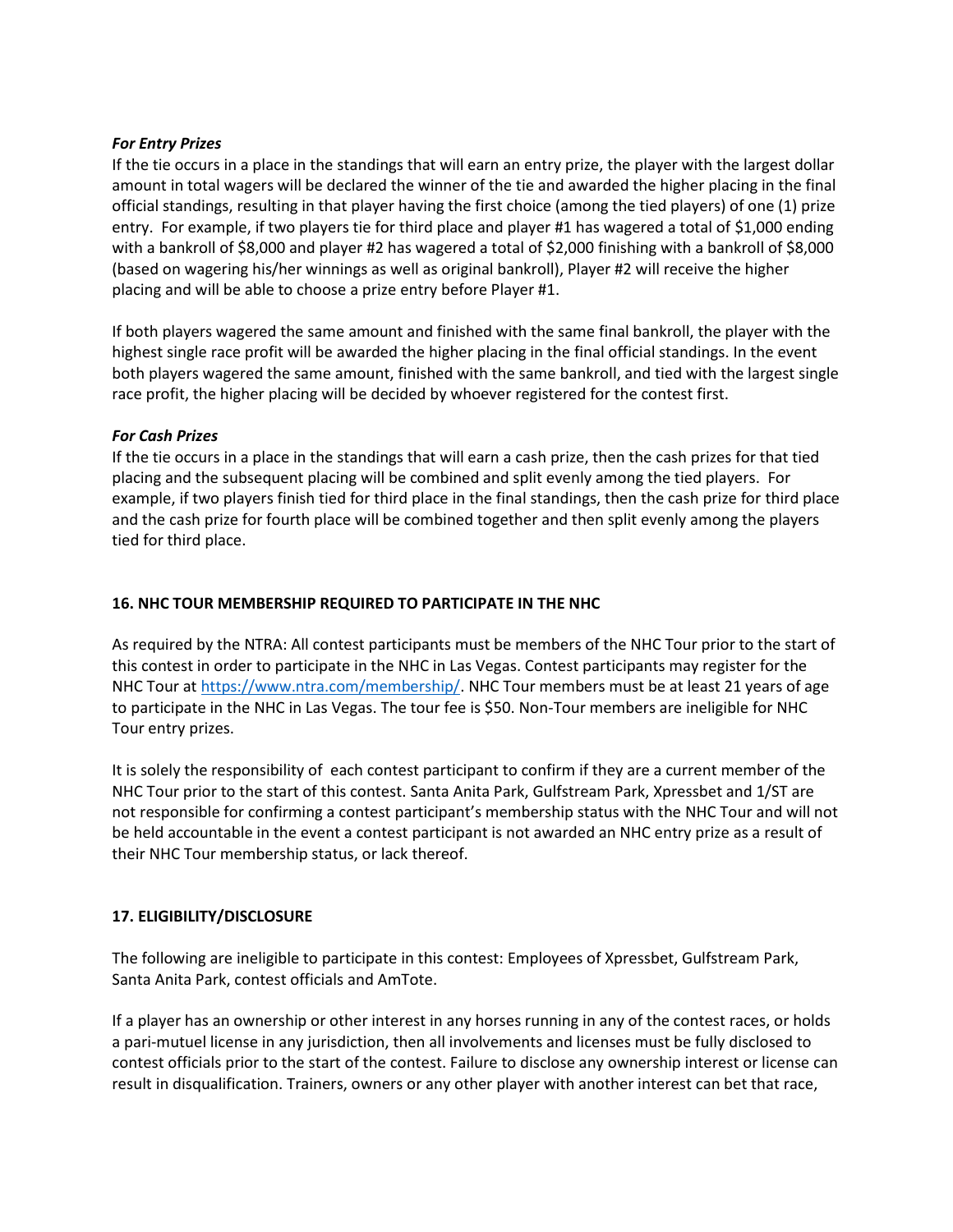but must bet their horse to WIN in a WPS pool wager or "ON TOP ONLY" when wager in the Exacta or Trifecta pool.

## **18. TAXES**

Liabilities for any and all federal, state, and local taxes are solely the responsibility of prize winners.

## **19. AFFIDAVITS**

Affidavits confirming compliance of all the rules of this contest will be required of all participants. All prize winners acknowledge that if they enter this contest under a fraudulent name and/or Social Security number, they will be immediately disqualified from this and all future contests held by 1/ST. Positive identification is required of contestants and prize winners. Positive identification is a driver's license with a picture and same address and birth date used on the entry forms, and/or other forms of identification as deemed adequate by contest officials. Social Security information is also the responsibility of the player and must be provided before the players are given their bankroll cards. Contestants also consent to the use of their names, pictures and video images to be used by 1/ST.

## **20. JUDGING AND DISPUTES:**

The management of Xpressbet, Gulfstream Park and Santa Anita Park reserve the right to interpret all questions and conditions in regard to this event, without claim for damages or recourse of any kind. All decisions made by contest officials will be final and all questions and definitions not covered explicitly in these rules shall be interpreted by contest officials. Contest officials reserve the right to amend these rules at any time.

Anyone found to have engaged in or attempted to engage in any act that contest officials believe in their sole and absolute discretion compromises or could compromise the competitive integrity of this contest, including collusion, will be subject to sanctions imposed by The Stronach Group management. The nature and extent of the sanctions imposed shall be in the sole and absolute discretion of 1/ST management and may include, but shall not be limited to, the following:

- Forfeiture of prize money
- Disqualification from the contest
- Loss of privilege to participate in future Xpressbet, Santa Anita Park or Gulfstream Park handicapping contests

### **SPECIAL RULE REGARDING COLLUSION**

Collusion among players could be grounds for disqualification, specifically, combining of entries. An example would be:

Player A and Player B have 2 entries each. All have \$1,000. They play a race together with the intent to get one entry to an extremely high number. At race conclusion, one entry stands at \$40,000 and the other three are at zero. Actions similar to this among any amount of players – 2 or more – will result in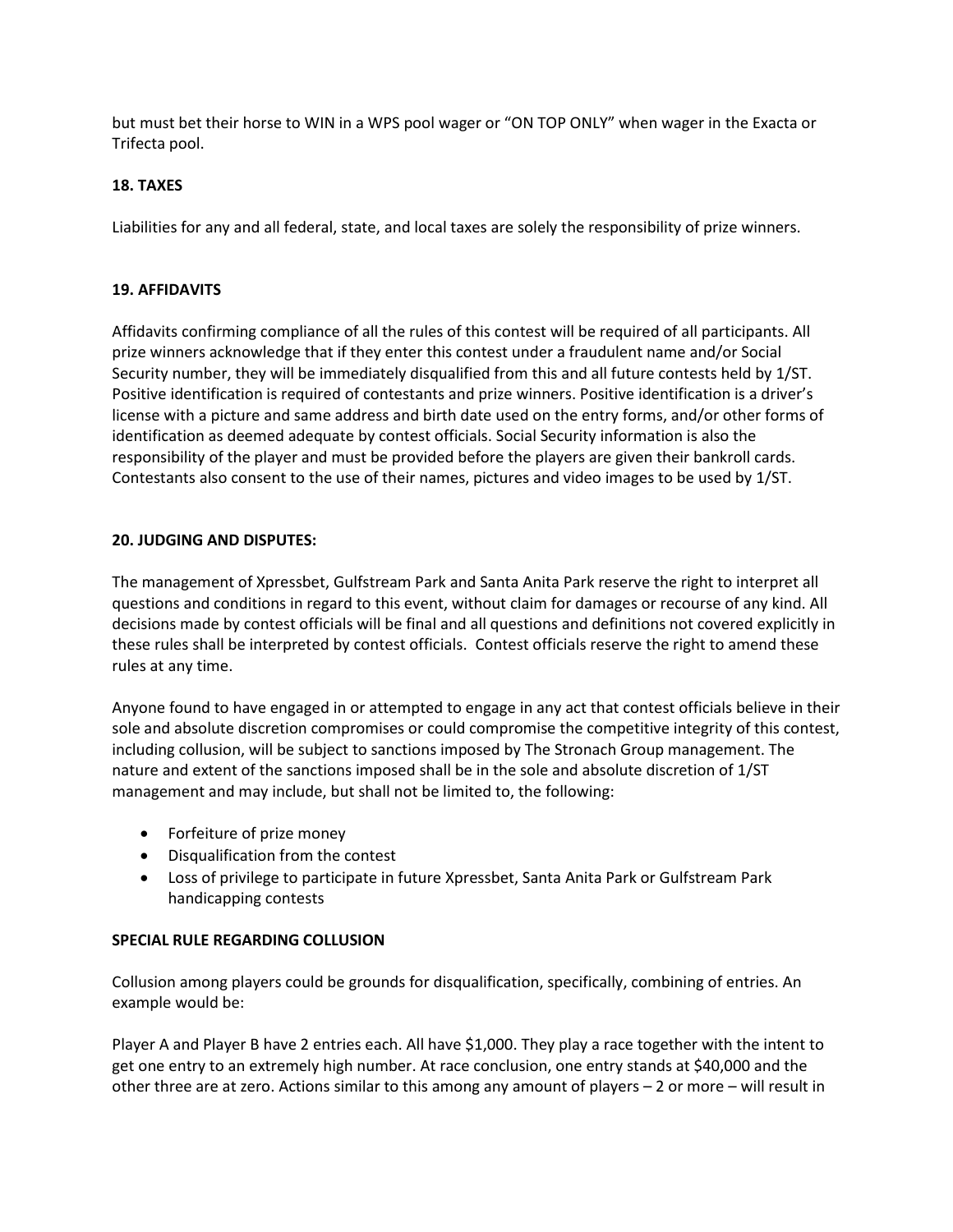disqualification of the players involved. Players with 2 entries are allowed to player those entries in any fashion they choose within the rules, and collusion rules do not apply to one person.

## *All players must make their own final selections and betting decisions independently of every other player in the contest.*

## **21. RELEASE OF LIABILITY; DISCLAIMER OF WARRANTY; FORUM SELECTION CLAUSE**

This Contest is subject to all applicable federal, state, and local laws. By participating in this Contest, Entrants and winners agree to indemnify, release and hold harmless Sponsor, affiliates, parent corporation, officers, and directors (the "Released Parties") from any and all liability, for loss, harm, damage, injury, cost or expense whatsoever, including without limitation, tax liabilities, property damage, personal injury (including emotional distress), and/or death caused, directly or indirectly, from the awarding, acceptance, possession, use, misuse, loss or misdirection of any prize or resulting from participating in this Contest or any promotion or prize-related activities, and for any claims or causes of action based on publicity rights, defamation or invasion of privacy. The Released Parties assume no responsibility for any injury or damage to Entrants or to any other person's computer, regardless of how caused, relating to or resulting from entering or downloading materials or software in connection with this Contest. Entrants and winners acknowledge that the Released Parties have neither made nor are in any manner responsible or liable for any warranty, representations or guarantees, express or implied, in fact or in law, relative to any prize, including, but not limited to, express warranties provided by the manufacturer of the goods or their affiliates. THIS CONTEST IS GOVERNED BY THE LAWS OF THE UNITED STATES AND THE STATE OF OREGON WITHOUT RESPECT TO ITS CONFLICT OF LAW DOCTRINES. Entrant agrees that, by entering the Contest, (i) any and all disputes, claims, and causes of action arising out of or in connection with this Contest, or any prize awarded, shall be resolved individually without resort to any form of class action, and exclusively before a state or federal court located in (County & State) and having jurisdiction; (ii) any claims, judgments and awards shall be limited to actual out-of-pocket costs incurred, including costs associated with entering the Contest, but in no event attorney's or experts' fees; and (iii) under no circumstances will any Entrant be permitted to obtain any award for, and Entrant hereby waives all rights to claim, punitive, incidental or consequential damages, including reasonable attorneys' fees, and any and all rights to have damages multiplied or otherwise increased and any other damages, other than damages for actual out-of-pocket expenses. Only the number of prizes stated in these Official Rules is available to be won in the Contest. If, by reason of a print or other error, more prizes are claimed than the the winner selection method described above from among all eligible claimants making purportedly valid claims to award the advertised number of prizes available. SPONSOR SHALL HAVE NO LIABILITY FOR ANY PERSONAL INJURIES, DEATH, PROPERTY DAMAGE, OR OTHER DAMAGES OR EXPENSES RESULTING FROM OR ARISING OUT OF ANY ASPECT OF PRIZE WINNER'S ACCEPTANCE OR USE OF THE PRIZE.

### **22. WINNERS LIST**

For names of winners, send a self-addressed stamped envelope for receipt by April 30, 2021 to: Xpressbet, LLC, 200 Race Track Road, Building 26, Washington, PA 15301.